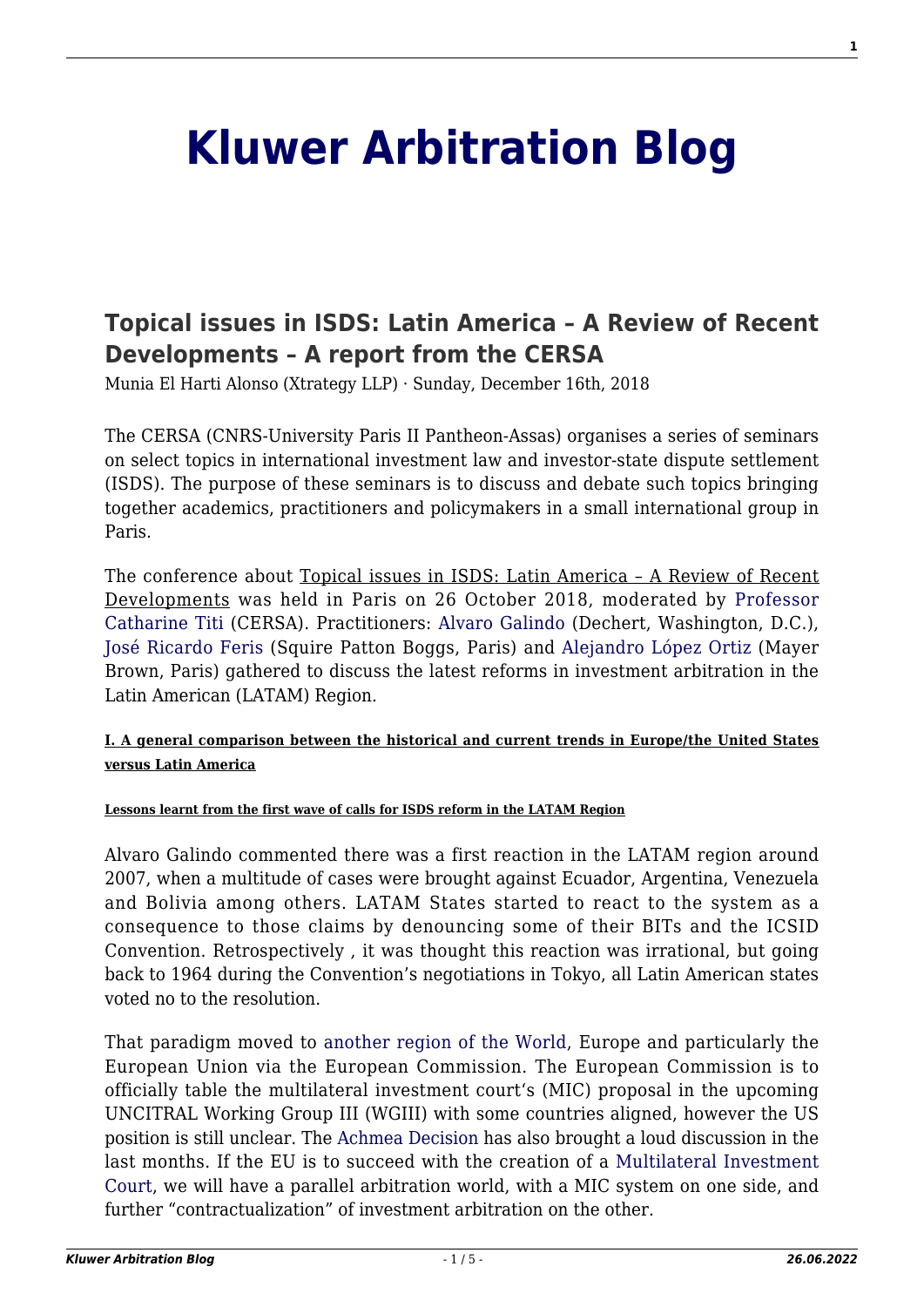Alejandro López Ortiz stated that LATAM countries can be criticized from a political perspective, but the treaties provided for exit mechanisms and those were triggered legitimately. Later on when European states started to be on the receiving end of ICSID, the European institutions started their own crusade with a rationale similar to the one in Latin America. This trend culminates in the Achmea decision, where the CJEU annulled consent of an intra-EU BIT, on the basis of the superiority of EU law.

This resonates with the Rosatti Doctrine  $\frac{1}{1}$ ; Rosatti by then Minister of Justice of Argentina, in 2005 during the eve of the [CMS award](https://www.italaw.com/sites/default/files/case-documents/ita0184.pdf), sustained that investment arbitration awards were against the constitution of Argentina.

## **Brazil for decades has remained outside of the traditional system but is now leading with a facilitation agreement without ISDS, is this a viable approach?**

José Ricardo Feris observed Brazil has maintained a very pragmatic position as it does not need to attract investments through investment treaties, it rather relies on its history of not expropriating, having an independent judiciary system, and a proarbitration regulatory framework. There has been a new wave of treaties to promote investments within LATAM countries creating a multi-tiered system before the Ombudsman and a Joint Committee prior to State-to State arbitration (in certain treaties only). In the latter, the remedy consists in the removal of the measure but no economic compensation for the investor, which might be insufficient to incentivize investors to use this mechanism.

# **II. Concrete recent reforms in ISDS in the US and LATAM region**

#### **The new USMCA and possible influence on Treaty making in the LATAM region**

Alejandro López Ortiz recalled the difficult context of the USMCA negotiations, which lead to a somewhat "schizophrenic" dispute settlement mechanism, with three parties but two different mechanisms, and three separate regimes with the new [Comprehensive and Progressive Agreement for Trans-Pacific Partnership \(CPTPP\)](https://international.gc.ca/trade-commerce/trade-agreements-accords-commerciaux/agr-acc/cptpp-ptpgp/index.aspx?lang=eng) treaty. Arbitration remains only between US and Mexico. The [new USMCA](http://arbitrationblog.kluwerarbitration.com//arbitrationblog.kluwerarbitration.com/2018/10/05/whats-in-a-name-change-for-investment-claims-under-the-new-usmca-instead-of-nafta-nearly-everything/) excludes the minimum standard (FET) and indirect expropriation from arbitration reducing the possibility of claims, considering that FET is the most invoked provision by investors.

Concerning USMCA influence, NAFTA modeled some LATAM Treaty making. For instance, NAFTA served as a basis for Mexico's investment treaties. As the new treaty, the new model BIT of Ecuador also excludes indirect expropriation.

#### **Commentary of the New Bolivian Arbitration Act of 2015**

José Ricardo Feris noted the [New Bolivian Arbitration Act](http://www.procuraduria.gob.bo/images/docs/Ley%20de%20Conciliacion%20y%20Arbitraje.pdf) contains an investment arbitration chapter. But it must be noted that Bolivia has restricted the areas and the way in which foreign investors can operate in Bolivia. Foreign investors may only act in certain sectors through PPPs. Disputes between the PPP members will be subject to this chapter as an investment dispute. Notably, the Act establishes that all of these investment arbitrations shall be seated in Bolivia. It is questionable whether investors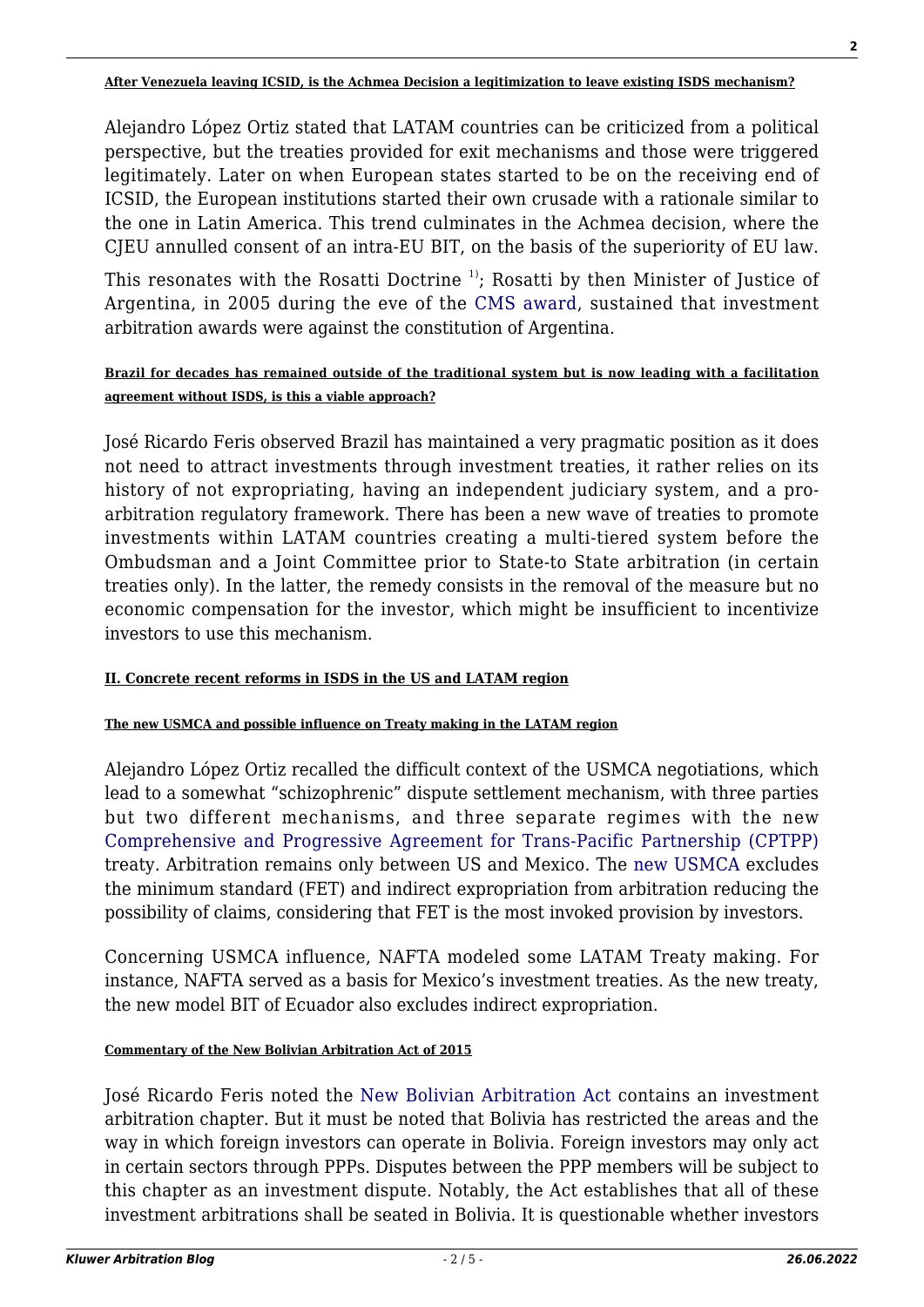would be attracted to these provisions, as these awards will be controlled by Bolivian courts. However, it is not uncommon for foreign investors to submit contractual disputes with State entities to arbitrations seated in the host State and subject to its law.

# **Argentina and Uruguay late adoption of UNCITRAL model arbitration law in the region possible positive spillover effects**

The Argentinian adoption of UNCITRAL model Law is welcomed, but some reticence from Argentina to fully embrace international arbitration remains. This [new law](http://www.senado.gov.ar/parlamentario/comisiones/verExp/228.16/PE/PL) covers only international commercial arbitration, the local arbitration law still has a limited arbitrability involving the public administration. The approach concerning the setting aside of international awards based on "Argentinean public policy" grounds as opposed to the standard of "Argentinean international public policy" established for the enforcement of foreign awards may be a cause of concern, as it may not particularly promote Argentina as a potential arbitration seat.

# **Where does Ecuador stand today on foreign investment protection and how is that reflected in Ecuador's proposal for a new model BIT?**

Alvaro Galindo remarked the government sent messages to the international community that Ecuador is trying to move away from policies taken for the last decade through systemic changes in the legislation and the new model BIT. In August the new administration brought back to life a rule expelled from the legislation a few years ago for the recognition and enforcement of foreign awards in compliance with the New York Convention.

Concerning the [new Ecuadorian draft BIT,](http://arbitrationblog.kluwerarbitration.com//arbitrationblog.kluwerarbitration.com/2018/07/20/new-model-bit-proposed-ecuador-cure-worse-disease/) the definition of an investment is quite restricted, the text conditions the investment to a positive contribution to the host state, and requires respect to human rights and the environment. A similar provision is contained in the Colombian model BIT. The draft excludes indirect expropriation. Also, the compensation evaluation based on the market value mandates to take in consideration the conduct of the investor and any damage caused by the investor to the environment or local communities. Those provisions are taking into account lessons learnt from the [Occidental a](https://www.italaw.com/cases/767)nd Chevron cases.

# **III. Key recent decisions in Latin America:.**

# **[Chevron v Ecuador](https://www.italaw.com/cases/257)**

The Chevron saga with Track 3 for damages still pending, has an undeniable impact on the current Ecuadorian administration. The dispositive of the award rendered on August 30th provides Ecuador should take steps to leave without effect the 9.5 Billion USD judgment issued by a local court. Compliance with this decision seems problematic for Ecuador.

# **[Philip Morris v Uruguay](https://www.italaw.com/cases/460)**

José Ricardo Feris commented Uruguay is perceived as a safe investment-hub, it is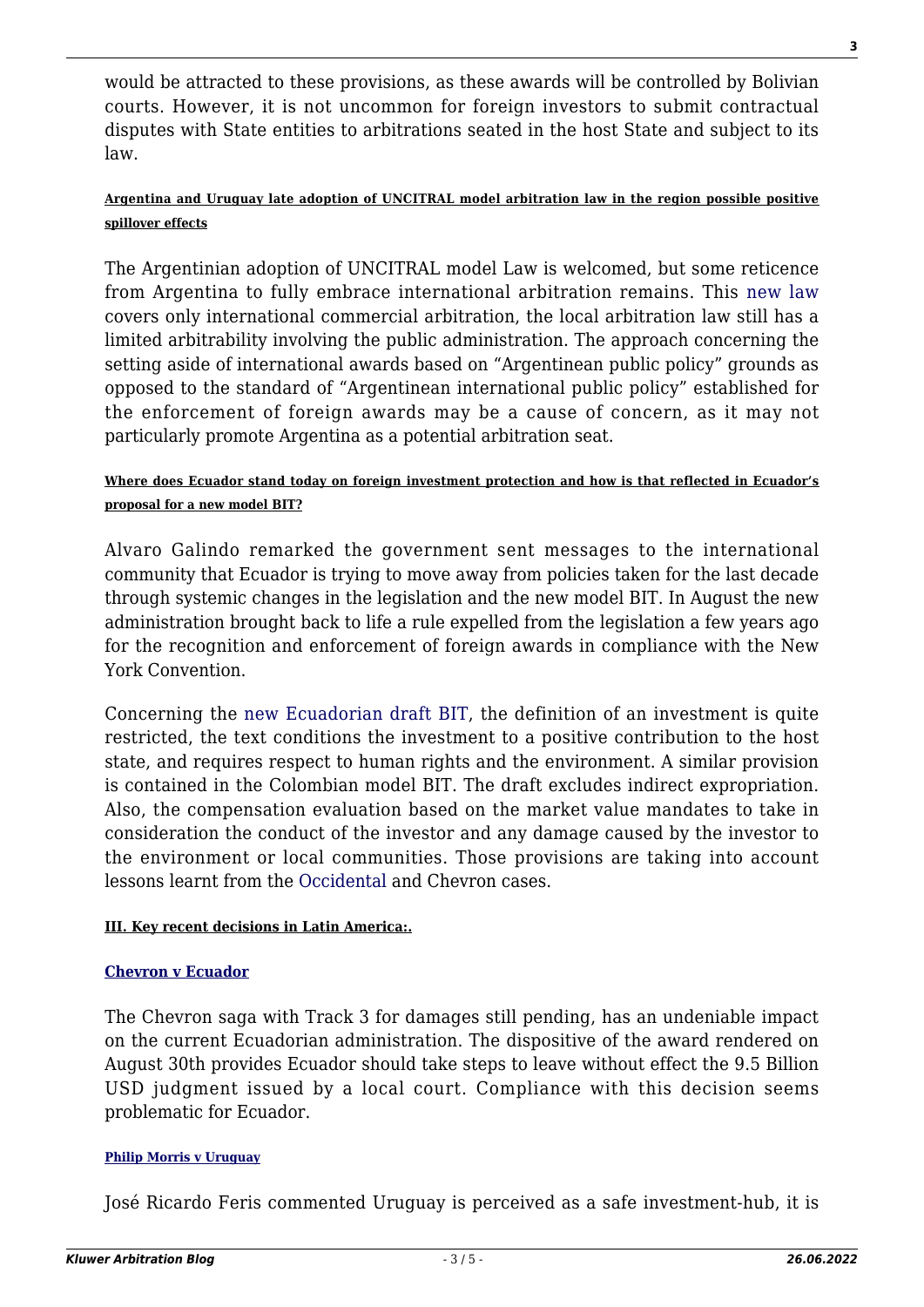also one of the countries most affected by the consumption of Tobacco backed by the World Health Organization Convention. The Philip Morris case was a welcome decision for Latin American and States worldwide confirming the states right to regulate, particularly on public health issues, and also confirming the application of a high standard when it comes to denial of justice.

### **Pacific Rim v El Salvador, David Aven vs. Costa Rica and Álvarez y Marín Corporación S.A. v Panama**

Alejandro López Ortiz mentioned the three claims were rejected, as the tribunal enforced local laws aimed at protecting the environment or local communities.

In a nutshell, the [Pacific Rim v El Salvador](http://arbitrationblog.kluwerarbitration.com//icsid.worldbank.org/en/Pages/cases/casedetail.aspx?CaseNo=ARB%2f09%2f12) case dealt with the denial of an underground mining concession. The tribunal, acting on the basis of the local investment law, rejected the claim for lack of compliance with the local mining law.

In [David Aven v Costa Rica](http://arbitrationblog.kluwerarbitration.com//icsid.worldbank.org/en/Pages/cases/casedetail.aspx?CaseNo=UNCT%2f15%2f3) (ICSID Case No. UNCT/15/3), the arbitral tribunal dismissed the claim that Costa Rica had revoked touristic development permits as it found that the investor was in breach of local law which protected wetlands and forests.

Finally, in [Álvarez y Marín](http://arbitrationblog.kluwerarbitration.com//icsid.worldbank.org/en/Pages/cases/casedetail.aspx?CaseNo=ARB%2f15%2f14) case against Panama, the tribunal rejected jurisdiction to hear claims for the expropriation of a tourist development, apparently for the breach of applicable laws protecting local communities.

Even if these cases do not have the worldwide impact of Philip Morris, they showcase the tendency for arbitral tribunals to uphold environmental law or the legality of the investment requirements, when the treaty contains clear provisions in that sense.

*To make sure you do not miss out on regular updates from the Kluwer Arbitration Blog, please subscribe [here](http://arbitrationblog.kluwerarbitration.com/newsletter/). To submit a proposal for a blog post, please consult our [Editorial Guidelines.](http://arbitrationblog.kluwerarbitration.com/editorial-guidelines/)*

# **Profile Navigator and Relationship Indicator**

Offers 6,200+ data-driven arbitrator, expert witness and counsel profiles and the ability to explore relationships of 13,500+ arbitration practitioners and experts for potential conflicts of interest.

[Learn how](https://www.wolterskluwer.com/en/solutions/kluwerarbitration/practiceplus?utm_source=arbitrationblog&utm_medium=articleCTA&utm_campaign=article-banner) **[Kluwer Arbitration Practice Plus](https://www.wolterskluwer.com/en/solutions/kluwerarbitration/practiceplus?utm_source=arbitrationblog&utm_medium=articleCTA&utm_campaign=article-banner)** [can support you.](https://www.wolterskluwer.com/en/solutions/kluwerarbitration/practiceplus?utm_source=arbitrationblog&utm_medium=articleCTA&utm_campaign=article-banner)

**4**